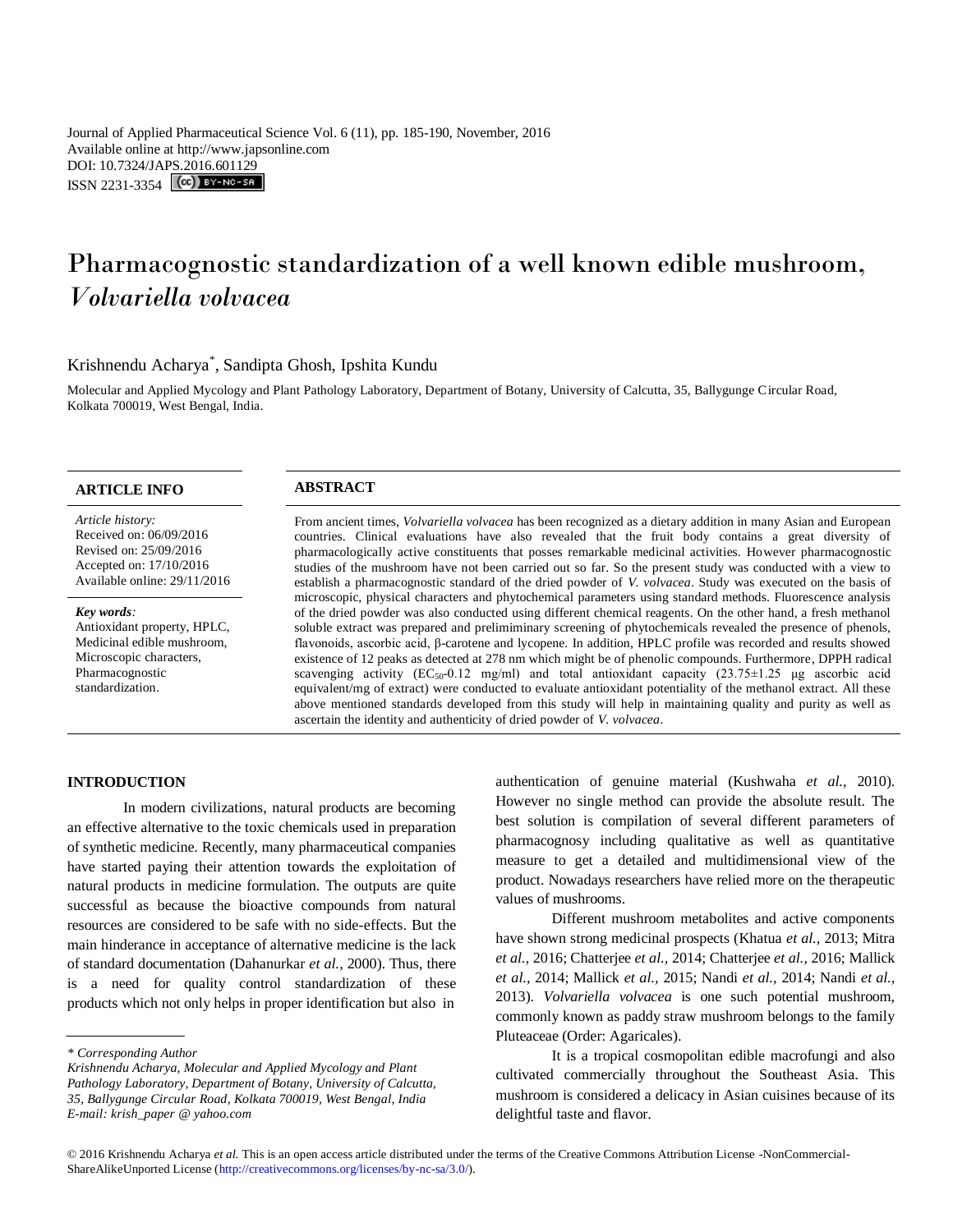Besides this, the medicinal impact of this mushroom has been scientifically evaluated by a number of scientists around the globe establishing its antioxidative (Rai and Acharya, 2012, Sudha *et al.,* 2008, Ramkumar *et al.,* 2012; Tripathy *et al.,* 2016), antimicrobial (Perera *et al.,* 2001; Ayodele and Idoko, 2011), hepatoprotective (Kalava *et al.,* 2012a; Kalava *et al.,* 2012b; Acharya *et al.,* 2012), anticancer (Wu *et al.,* 2011; Maiti *et al.,*  2008) and immunomodulatory (Jeurink *et al.,* 2008; Hao-Chi *et al.,* 1997) properties. Additionally, a variety of biologically active compounds have been isolated from this mushroom (Hao-chi *et al.,* 1997).

As the demand of this mushroom is increasing day by day for its immense medicinal importance, a strong pharmacognostic profiling is of utmost needed. Therefore, the main objective of the present work is to establish the pharmacognostic parameters of this mushroom using standard methods, which could be helpful in preparation of a monograph for the proper identification of the mushroom.

#### **MATERIALS AND METHODS**

#### **Mushroom materials**

Basidiocarps of *V. volvacea* were collected during the rainy season from coastal villages of West Bengal. Identification and authentication of the basidiocarp was done using standard literature (Shaffer 1997, Dutta et al. 2011) and the voucher specimen present in CUH herbarium. A representative specimen (CUH AM036) was deposited in the same herbarium for future reference as per the method by Pradhan *et al.,* 2015. For powder analysis basidiocarps were first dried by field drier at 40°C for overnight, then pulverized to make them crispy using electric blender and this coarse powder was sieved into a fine powder by using a160 mesh. Then the finely sieved powder was stored in an airtight container for future use.

### **Microscopic and organoleptic characterization of powdered basidiocarps**

Microscopic features were obtained from dried powder of the basidiocarps in 5% KOH, Melzer's reagent, and Congo red. The slide was then examined under Carl Zeiss AX10 Imager A1 phase contrast microscope and images were captured with a digital camera at desired magnifications. Several other features like colour, odour, taste, and nature of dried powder were also evaluated.

#### **Fluorescence analysis**

Fluorescence study of dried sieved powder was performed as per standard procedure (2007). A small quantity of sieved powder was placed on a grease free slide and treated with 16 different chemical agents and mixed properly by gentle tilting the slide. Then the slide was placed inside the UV viewer chamber and exposed to visible, short (254 nm) and long (365 nm) ultraviolet light to study their fluorescence behavior.

#### **Preparation of methanolic extract**

5 g of pulverized dried powder was soaked in 100 ml methanol for 72 h before extraction. Thereafter, it was filtered through Whatman No. 1 filter paper. The filtrate was concentrated under reduced pressure at 80°C using rotary evaporator and preserved in refrigerator at 4°C in a dark bottle for further use. Extractive value was also recorded.

#### **Quantitative estimation of mycochemicals**

Methanolic extract was subjected for quantitative estimation of mycochemicals such as phenol, flavonoids, ascorbic acid, β carotene and lycopene. The content of total phenolic compounds in extract was estimated using Folin-Ciocalteu reagent and gallic acid as standard. The results were expressed as μg of gallic acid equivalents per mg of dry extract. Total flavonoid content was determined using aluminium nitrate and potassium acetate. Quercetin (5–20 μg/ml) was used to calculate the standard curve.

The results were expressed as μg of quercetin equivalents per mg of dry extract. β- carotene and lycopene were estimated by measuring absorbance at 453, 505 and 663 nm. Ascorbic acid was determined by titration against 2, 6-dichlorophenol indophenol dye (Khatua *et al.,* 2015).

## **High performance liquid chromatographic (HPLC) profile of methanolic extract**

The extract was filtered through 0.2 μm filter paper and 20 μl filtrate was loaded on the HPLC system (Agilent, USA). Separation was achieved on an Agilent Eclipse Plus C18 column (100 mm  $\times$  4.6 mm, 3.5 µm) using a flow rate of 0.8 ml/min at 25°C using 11 standards. The mobile phase consisted of eluent A (acetonitrile) and eluent B (aqueous phosphoric acid solution, 0.1% v/v). A gradient program was used for elution: 0-2 min, 5% A; 2-5 min, 15% A; 5-10 min, 40% A; 10-15 min, 60% A; 15-18 min, 90% A. The absorbance of sample solution was measured at 280 nm (Khatua *et al.,* 2015).

#### **DPPH radical scavenging activity**

A solution of DPPH was freshly prepared by dissolving DPPH dye in required volume of methanol (about 0.1 mM). 2 ml reaction mixture consisted of freshly prepared methanol solution of DPPH (0.1 mM) and various concentrations of extract. After 30 minutes of incubation in dark at room temperature absorbance was measured at 517 nm against blank (Shimada *et al.,* 1992). The percentage inhibition of radicals was calculated using the following formula:

% inhibition =  $(A_{control} - A_{sample}) \times 100 / A_{control}$ 

Where A<sub>control</sub> is the absorbance of DPPH solution without extract and Asample is the absorbance of sample with DPPH solution. The  $EC_{50}$  value was reported as the effective concentration at which DPPH radicals were scavenged by 50%. Ascorbic acid was used for comparison. All tests were performed at least in triplicate, and graphs were plotted using the average of three determinations.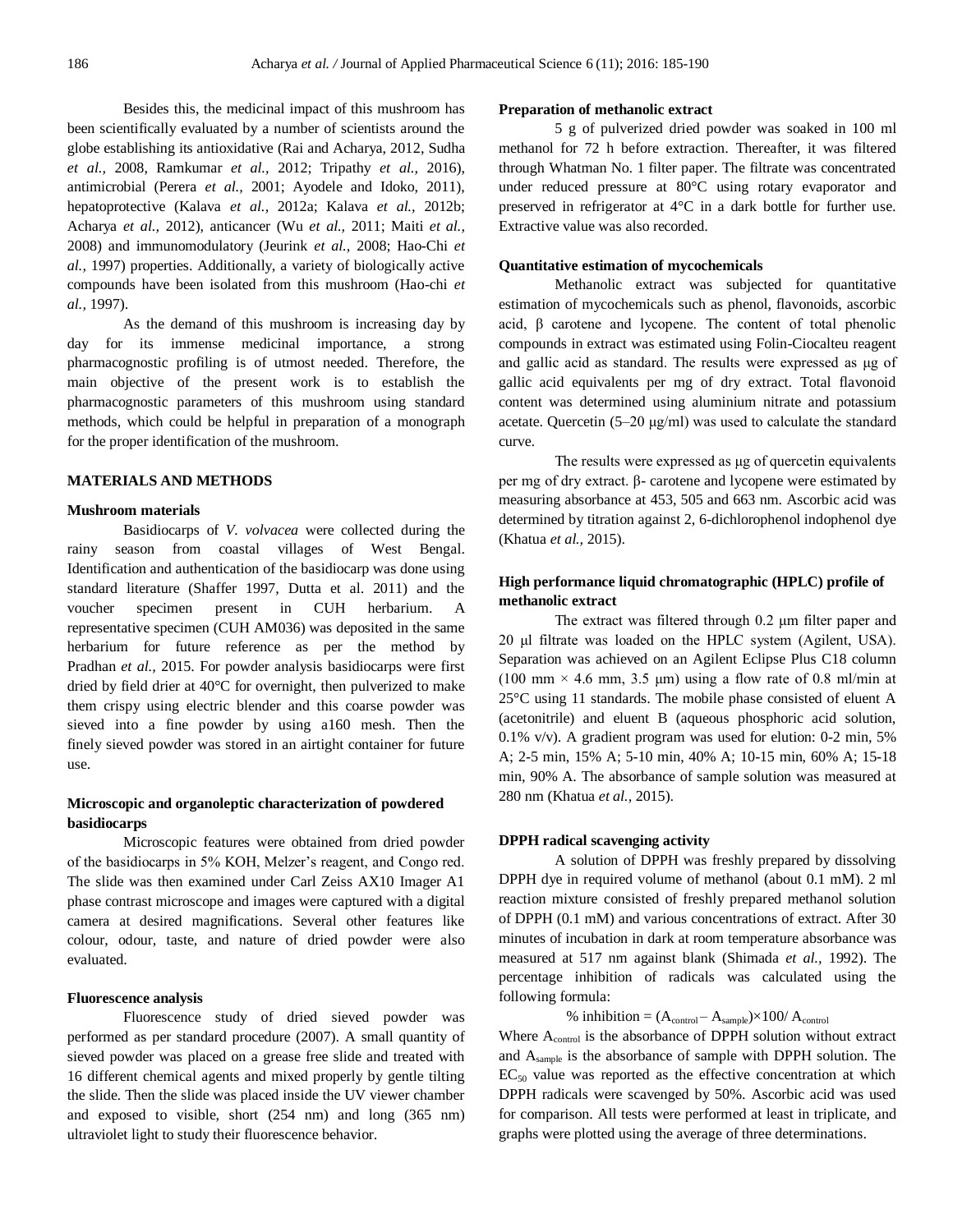#### **Total antioxidant assay for methanolic extract**

The reaction mixture consisted of 0.3 ml sample solution and 3 ml of reagent solution (0.6 M sulphuric acid, 28 mM sodium sulphate and 4 mM ammonium molybdate), according to the method by Prieto *et al.,* 1999. Tubes were capped and incubated at 95ºC for 90 min. Samples were cooled at room temperature and absorbance was measured at 695 nm against blank. Concentrations of ascorbic acid (1-30 μg/ml) were used to obtain a standard curve. Total antioxidant activity was expressed as the number of equivalents of ascorbic acid.

#### **Statistical analysis**

All assays were carried out in triplicate. The results are expressed as mean values and standard deviation (SD). Results were compared by means of a Student's t test to determine the significant difference among samples. The analysis was carried out using Microsoft® Office Excel (Microsoft®, USA), where values of  $p \le 0.05$  were considered as statistically significant.

### **RESULTS AND DISCUSSION**

Authentication of natural material is a crucial prerequisite step before using in research field or for medicinal purpose. Therefore, in this study we have performed the different parameters of pharmacognostic investigation to standardize this macrofungus to some extent. Organoleptic characterization of

dried powder is considered as an important part of pharmacognostic standardization. The crude sieved powder was light brown in colour, salty taste without any significant odour and powdery in texture. The dried sieved powder of *V. volvacea* under microscopic investigation with 5% KOH and Congo red showed following characters (Figure 1): Several fragmented thin-walled hyphae lacking clamp connection, spores ovoid to ellipsoid  $(5.13)$ µm x 2.38 µm) ochraceous salmon, smooth with thickened wall and guttulate contents, basidia (14.08  $\mu$ m - 4.95  $\mu$ m x 2.61  $\mu$ m -1.24 µm) clavate, tetrasterigmatic. Melzer's reaction showed negative result which indicates that the spores are non-amyloid in nature.

Fluorescence analysis is also an important tool for qualitative assessment of crude drug and it provides an idea about their chemical nature (Sonibare and Olatubosun, 2015, Bhattacharya and Zaman, 2009). If substance themselves do not give fluorescence; they may often be converted into fluorescent derivatives or decomposition products by applying different chemical reagents. This distinguishing character is useful in identification of authentic samples and recognizing adulterates. The fluorescence characteristics of dried powder of *V. volvacea* are summarized in Table 1.

Freshly prepared methanolic extract was subjected for organoleptic characterization and quantitative estimation of phytochemicals. The fraction was brownish in colour, sticky in nature with extractive value of  $15 \pm 2.3\%$ .



**Fig. 1:** A) Sieved powder of *Volvariella volvacea*. Microscopic characterization: B) Hyphae C) Fragmented hyphae, basidia and spores D) Spores.

| Serial No. | <b>Reagents</b>         | <b>Visible</b>  | UV                         |                          |
|------------|-------------------------|-----------------|----------------------------|--------------------------|
|            |                         |                 | Long<br>$(365 \text{ nm})$ | <b>Short</b><br>(254 nm) |
|            | Powder as such          | Brownish-yellow | <b>Blackish brown</b>      | Deep brown               |
|            | Hager's                 | <b>Brown</b>    | <b>Brownish black</b>      | Dark brown               |
| 3          | Mayer's                 | Rust brown      | Greyish violet             | Rust brown               |
| 4          | Dragendroff's           | Brownish yellow | Greyish magenta            | Greenish brown           |
| 5          | Iodine solution         | Brownish orange | Purplish black             | Greenish brown           |
| 6          | $1(N)$ HNO <sub>3</sub> | Reddish brown   | Purplish black             | <b>Brown</b>             |
|            | 50% HNO <sub>3</sub>    | Golden brown    | <b>Brownish black</b>      | Greenish brown           |
| 8          | Phloroglucinol          | Chocolate brown | Greyish brown              | Greenish brown           |
| 9          | <b>Barfoed</b>          | Brownish green  | Purplish black             | Greyish brown            |
| 10         | Sodium nitroprusside    | Light brown     | Reddish brown              | Greenish brown           |
| 11         | FeCl <sub>3</sub>       | Muddy brown     | Purplish Brown             | Brownish green           |
| 12         | $1(N)$ NaOH             | Rust brown      | Purplish black             | Brownish green           |
| 13         | Acetic acid             | <b>Brown</b>    | Greenish black             | Yellowish-brown          |
| 14         | $1(N)$ HCl              | <b>Brown</b>    | <b>Blackish brown</b>      | <b>Blackish brown</b>    |
| 15         | Methanol                | Rust brown      | Purplish black             | <b>Blackish brown</b>    |
| 16         | 1(N) NaOH in Methanol   | <b>Brown</b>    | <b>Blackish brown</b>      | Brownish green           |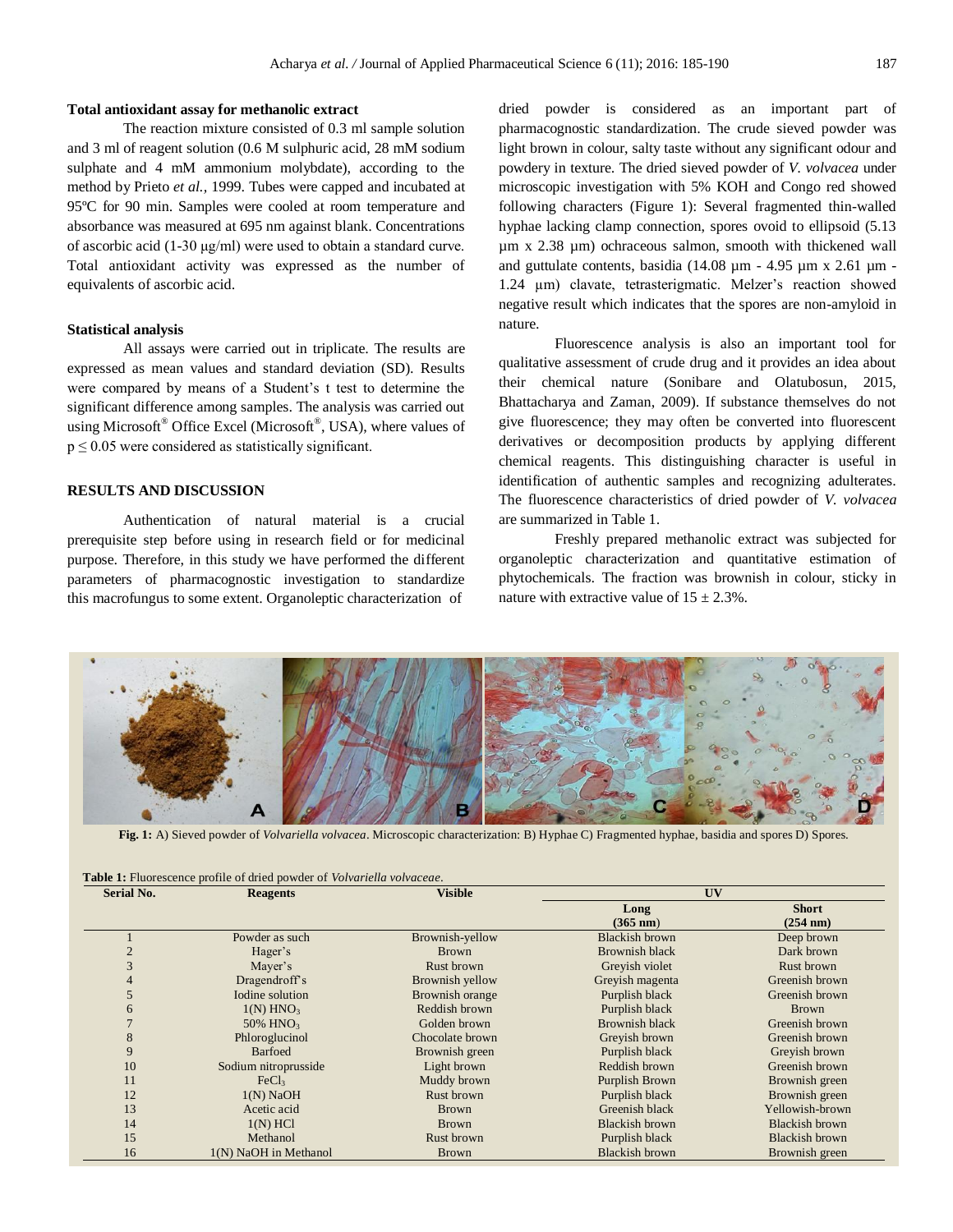Quantification of different signature phytochemicals present in the methanolic extract of *V. volvacea* showed three major antioxidant compounds that are present in the following order: ascorbic acid > phenol > flavonoid. β carotene and lycopene were found in negligible amount (Table 2).

**Table 2:** Mycochemical estimation of methanolic extract of *Volvariella volvaceae*.

| <b>Mycochemical constituents</b>          | Amount             |
|-------------------------------------------|--------------------|
| Total phenols (µg GAE/mg of extract)      | $8.75 + 0.44$      |
| Total flavonoids (µg QE/mg of extract)    | $1.56 + 0.22$      |
| $\beta$ carotene ( $\mu$ g/mg of extract) | $0.286 + 0.022$    |
| Lycopene $(\mu g/mg)$ of extract)         | $0.231 \pm 0.021$  |
| Ascorbic acid $(\mu g/mg)$ of extract)    | $9.7125 \pm 0.528$ |

In comparison with already published reports of mushrooms such as *Griffola frondosa* (0.37 μg/mg of extract) (Acharya *et al.,* 2015a), *Ganoderma lucidum* (2.77 μg/mg of extract) (Acharya *et al.,* 2015b), *Macrocybe crassa* (1.81 μg/mg of extract) (Acharya *et al.,* 2015c), *Lentinula edodes* (3.96 μg/mg of extract) (Acharya *et al.,* 2015d), *Pleurotus ostreatus* (11.1 μg/mg of extract) (Acharya *et al.,* 2016a), and *Laetiporus sulphureus* (2 μg/mg of extract) (Acharya *et al.,* 2016b), ascorbic acid content of this mushroom was found to be the highest one. According to earlier reports, besides fruits and vegetables, mushrooms are also considered as a huge resource antioxidant compounds. As a part of this category, ascorbic acid is one of the strong water soluble antioxidant.

Chromatographic study also can be categorized as a part of chemical fingerprint. The HPLC fingerprint showed a characteristic fingerprint profile that serves as markers for quality control standardization of the crude drug. Qualitative analysis of the chromatogram revealed existence of 12 peaks with two mobile phase peaks as presented in Figure 2.  $R_f$  value of each corresponding peak helps to identify the chemical compounds present in the drug.  $R_f$  value along with area of each corresponding peak are given in the Table 3. In order to investigate the antioxidant activity, the methanolic fraction was subjected for two different in vitro assays. DPPH radical scavenging assay constitutes the most simple and widely used method to evaluate antioxidant activities in comparatively short time than others. Stable DPPH radical shows absorption maxima at 517 nm. Antioxidant compounds present in the extract decreases its absorbance due to their hydrogen donating ability. It can be visualized by discoloration of purple colored solution to yellow. As shown in Figure 3, scavenging effect of methanolic extract of *V. volvacea* increased in a concentration dependent manner.  $EC_{50}$ value of the methanol extract was 0.12 mg/ml. Our result also coincides with the earlier works which proves that the methanolic extract of different mushrooms have strong antioxidant capacity (Khatua *et al.,* 2013).

Another assay was also carried out to test antioxidant potentiality of the methanolic extract termed as total antioxidant capacity assay using phosphomolybdenum method. The theory is based on the reduction of Mo (IV) to Mo (V) and formation of green phosphate / Mo (V) complex with characteristic absorption at 695 nm. The total antioxidant capacity was determined using linear regression equation expressed as the number of equivalent of ascorbic acid which was found to be 23.75±1.25 ascorbic acid equivalent (AAE) per mg of extract. Therefore high content of ascorbic acid can justify the good antioxidant potentiality of the extract.

| <b>Table 3:</b> HPLC profile of methanol extract of <i>Volvariella volvacea</i> at 278 nm. |                             |             |  |  |  |
|--------------------------------------------------------------------------------------------|-----------------------------|-------------|--|--|--|
| Peak no.                                                                                   | <b>Retention time (min)</b> | Area $(AU)$ |  |  |  |
|                                                                                            | 4.949                       | 724.45807   |  |  |  |
|                                                                                            | 5.207                       | 2581.14868  |  |  |  |
|                                                                                            | 6.165                       | 155.25165   |  |  |  |
|                                                                                            | 8.688                       | 376.34503   |  |  |  |
|                                                                                            | 10.037                      | 314.59995   |  |  |  |
| 6                                                                                          | 10.354                      | 128.91489   |  |  |  |
|                                                                                            | 10.504                      | 259.02283   |  |  |  |
| 8                                                                                          | 10.834                      | 392,47763   |  |  |  |
| 9                                                                                          | 11.282                      | 582.46271   |  |  |  |
| 10                                                                                         | 12.355                      | 18.17178    |  |  |  |
| 11                                                                                         | 12.597                      | 10.77141    |  |  |  |
| 12                                                                                         | 15.806                      | 216.32178   |  |  |  |

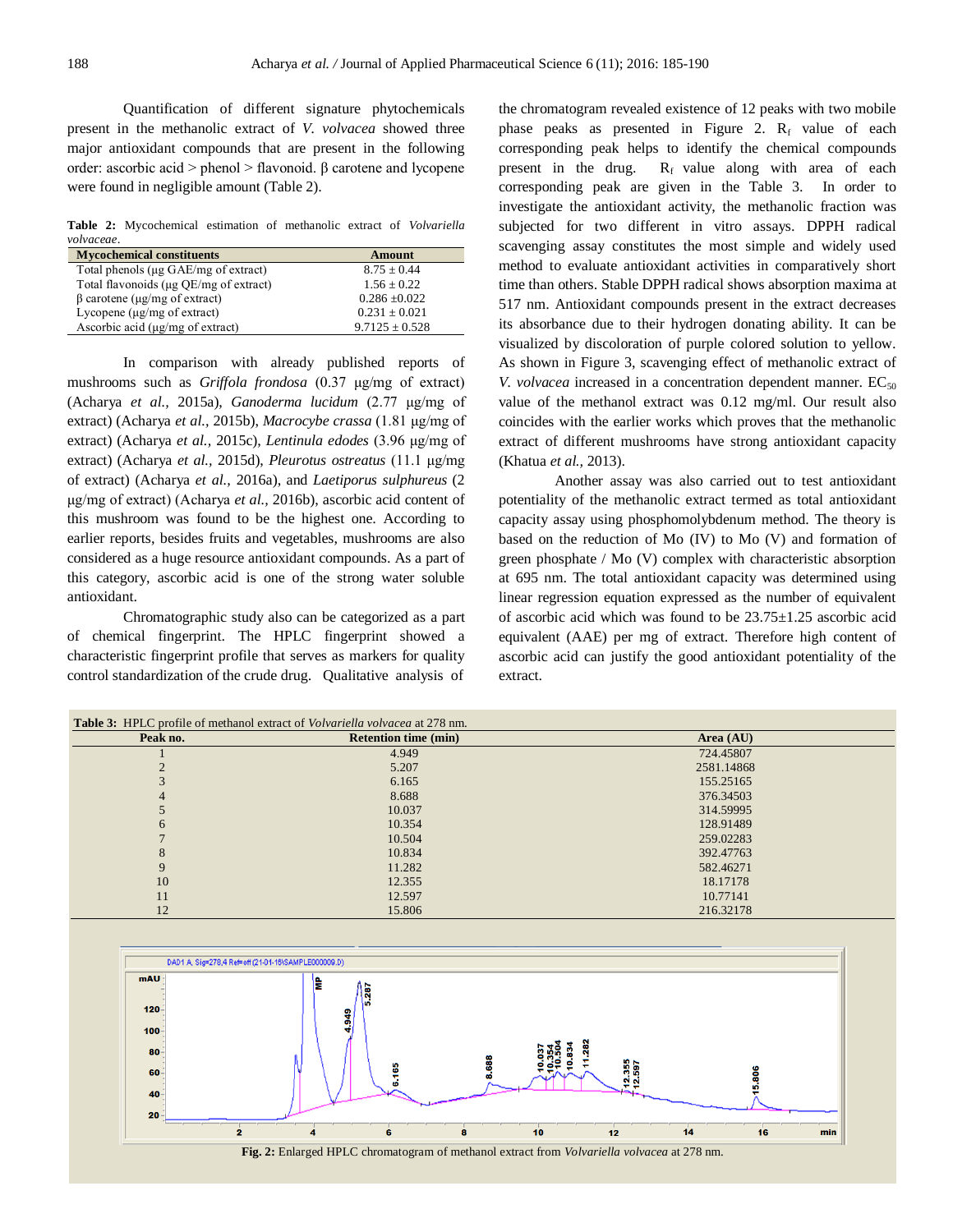

**Fig. 3:** DPPH radical scavenging activity of methanol extract from *Volvariella volvacea.*

#### **CONCLUSION**

The present study provides pharmacognostic standards of *V. volvacea* powder with the help of modern sophisticated techniques and relevant parameters. Different pharmacological parameters including microscopy, organoleptic, mycochemical quantification as well as chromatographic profiling were reported for the first time for this mushroom. All these aggregated data will help to authenticate the crude powder before processing for drug formulations and also to identify the genuine species.

#### **ACKNOWLEDGEMENT**

**Financial support and sponsorship:** Nil.

**Conflict of Interests:** There are no conflicts of interest.

#### **REFERENCES**

Acharya K, Bera I, Khatua S, Rai M. Pharmacognostic standardization of *Grifola frondosa*: A well-studied medicinal mushroom. Pharm Lett, 2015; 7: 72-78.

Acharya K, Bera M, Tarafder E, Dasgupta A. Pharmacognostic standardization of *Ganoderma lucidum*: A commercially explored medicinal mushroom. Pharm Lett, 2015; 7: 175-181.

Acharya K, Chatterjee S, Biswas G, Chatterjee A, Saha GK. Hepatoprotective effect of a wild edible mushroom on carbon tetrachloride-induced hepatotoxicity in mice. Int J Pharm Pharm Sci, 2012; 4: 285-288.

Acharya K, Ghosh S, Ghosal S. Pharmacognostic standardization of a widely explored medicinal mushroom, *Pleurotus ostreatus*. Pharm Lett, 2016; 8: 66-72.

Acharya K, Ghosh S, Khatua S, Mitra P. Pharmacognostic standardization and antioxidant capacity of an edible mushroom *Laetiporus sulphureus*. J Verbr Lebensm, 2016; 11: 33-42.

Acharya K, Khatua S, Sahid S. Pharmacognostic standardization of *Macrocybe crassa*: an imminent medicinal mushroom. Res J Pharm Technol, 2015; 8: 860-866.

Acharya K, Mukherjee S, Mitra P. Pharmacognostic standardisation of *Lentinula edodes*: A widely explored medicinal mushroom. Int J Pharmacognosy Phytochem Res, 2015; 7: 866-872

Ayodele SM, Idoko ME. Antimicrobial activities of four wild edible mushrooms in Nigeria. IJSN, 2011; 2: 55-58.

Bhattacharya S, Zaman MK. Pharmacognostical evaluation of *Zanthoxylum nitidum* bark. Int J Pharm Tech Res, 2009; 1: 292-298.

Chatterjee A, Acharya K. Include mushroom in daily diet-A strategy for better hepatic health. Food Res Int, 2016; 32:68-97.

Chatterjee S, Biswas G, Chandra S, Saha GK, Acharya K. Chemopreventive effect of *Tricholoma giganteum* against benzo[a]pyreneinduced forestomach cancer in Swiss albino mice. Int J Pharmaceut Sci Rev Res. 2014; 26: 189-196.

Dahanurkar SA, Kulkarni RA, Rege NN. Pharmacology of medicinal plants and natural products. Ind J Pharmacol, 2000; 32: 81-118.

Dutta AK, Pradhan P, Roy A, Acharya K. Volvariella of West Bengal, India I. Researcher, 2011; 3: 13-17.

Hao-Chi HSU, Chyong-Ing HSU, Rong-Hwa LIN, Chian-Liang KAO, Jung-Yaw LIN. Fip-vvo, a new fungal immunomodulatory protein isolated from *Volvariella volvacea*. Biochem J, 1997; 323: 557-565.

Indian Pharmacopoeia Commission (2007) Indian pharmacopoeia, vol I. Government of India, New Delhi

Jeurink PV, Noguera CL, Savelkoul HFJ, Wichers HJ. Immunomodulatory capacity of fungal proteins on the cytokine production of human peripheral blood mononuclear cells. Int Immunopharmacol, 2008; 8: 1124-1133.

Kalava SV, Menon SG. Protective efficacy of the aqueous extract of *Volvariella volvacea* (Bulliard Ex Fries) Singer against ethanol induced hepatic damage. Int J Pharm Pharm Sci, 2012; 4: 527-532.

Kalava SV, Menon SG. Protective efficacy of the extract of *Volvariella volvacea* (bulliard ex fries) singer. against carbontetrachloride induced hepatic injury. IJPSR, 2012; 3: 2849-2856.

Khatua S, Dutta AK, Acharya K. *Russula senecis*: a delicacy among the tribes of West Bengal. PeerJ, 2015; 3:e810. doi:10.7717/peerj.810

Khatua S, Paul S, Acharya K. Mushroom as the potential source of new generation of antioxidant: A review. Res J Pharm Tech, 2013; 6:496-505

Kushwaha SKS, Kushwaha N, Maurya N, Rai AK. Role of Markers in the Standardization of Herbal Drugs: A Review. Arch Appl Sci Res, 2010; 2: 225-229.

Maiti S, Bhutia SK, Mallick SK, Kumar A, Khadgi N, Maiti TK. Antiproliferative and immunostimulatory protein fraction from edible mushrooms. Environ Toxicol Pharmacol, 2008; 26: 187-191.

Mallick S, Dey S, Mandal S, Dutta A, Mukherjee D, Biswas G et al. A novel triterpene from Astraeus hygrometricus induces reactive oxygen species leading to death in *Leishmania donovani*. Future Microbiol, 2015; 10:763-89.

Mallick S, Dutta A, Dey S, Ghosh J, Mukherjee D, Sultana SS et al. Selective inhibition of *Leishmania donovani* by active extracts of wild mushrooms used by the tribal population of India: An in vitro exploration for new leads against parasitic protozoans. Exp Parasitol, 2014; 138: 9-17.

Mitra P, Mandal NC, Roy A, Acharya K. Phytochemical Study and antioxidative property of ethanolic extract from *Termitomyces clypeatus*. J App Pharm Sci, 2016; 6: 120-124.

Nandi AK, Samanta S, Maity S, Sen IK, Khatua S, Devi KSP, Acharya K, Maiti TK, Islam SS. Antioxidant and immunostimulant βglucan from edible mushroom *Russula albonigra* (Krombh.) Fr. Carbohydr Polym, 2014; 99: 774-782.

Nandi AK, Samanta S, Sen IK, Devi KSP, Maiti TK, Acharya K, SS Islam. Structural elucidation of an immunoenhancing heteroglycan isolated from *Russula albonigra* (Krombh.) Fr. Carbohydr Polym, 2013; 94: 918-926.

Perera WASW, Abeytunga DTU, Wijesundera RLC. Antibacterial activities of *Volvariella volvaceae*. J Natn Sci Foundation Sri Lanka, 2001; 29: 61-68.

Pradhan P, Dutta AK, Acharya K. A low cost long term preservation of macromycetes for fungarium. Protoc Exch, 2015; doi:10.1038/protex.2015.026.

Prieto P, Pineda M, Aguilar M. Spectrophotometric quantitation of antioxidant capacity through the formation of phosphomolybdenum complex: specific application to the determination of vitamin E. Anal Biochem, 1999; 269: 334-337.